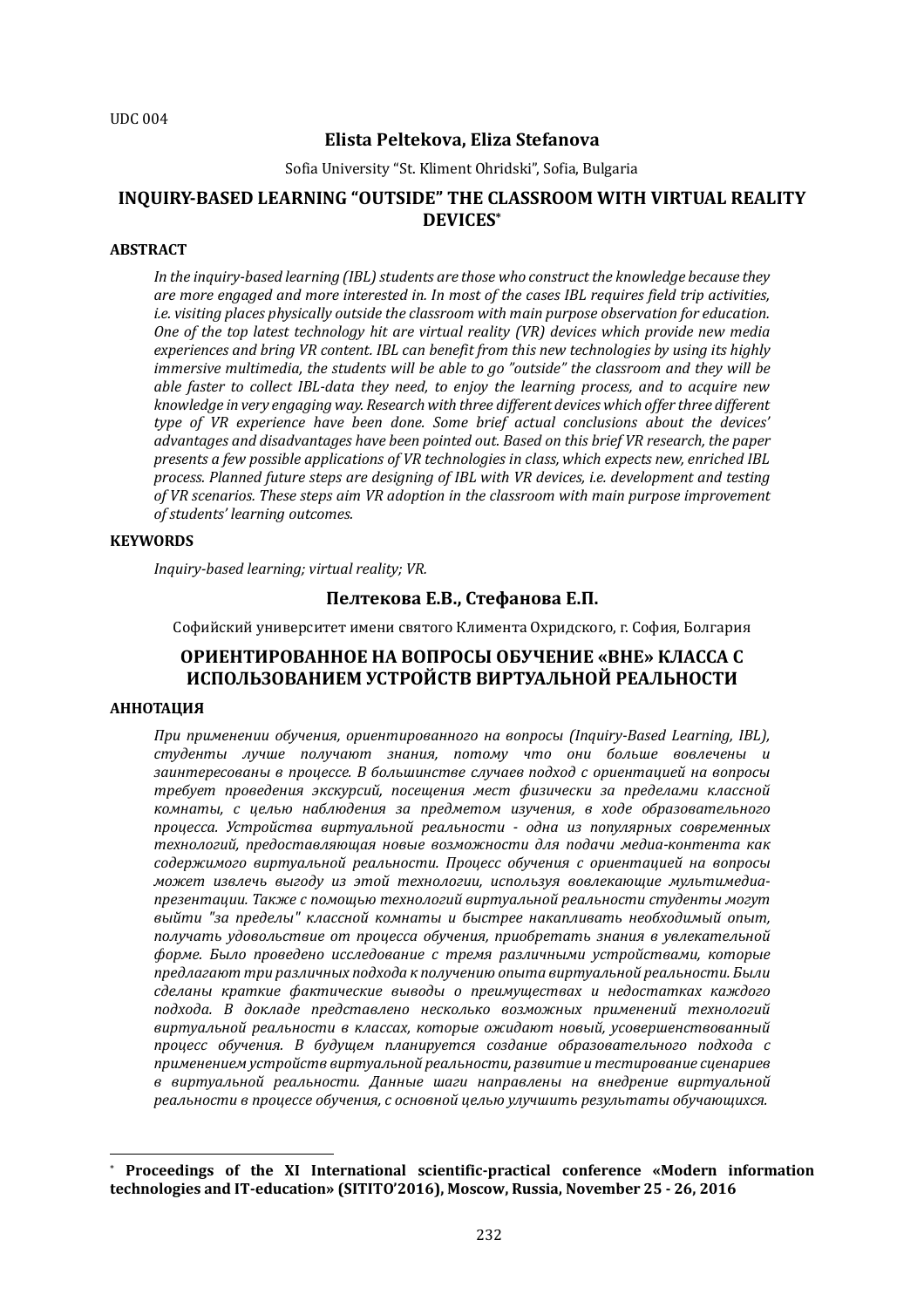#### **КЛЮЧЕВЫЕ СЛОВА**

*Inquiry-based learning, ориентированное на вопросы обучение, виртуальная реальность, VR.*

#### **Introduction**

Inquiry-based learning (IBL) researches can be deeper and more extensive if they are done outside the classroom. They often take a place outdoors, in specially equipped places, and not rare in a very special environment where not everybody is allowed to enter (e.g. medical operations [1]. Sometimes students, who are the researchers during the IBL process, want their research to take a place at locations physically far (different building, town, country, continent) or out of reach (e.g. mountains, underwater depths [2] or being in a plane and watching plane lining up, taking off, approaching and landing from inside the cockpit [3], etc.). Now by using virtual reality (VR) devices wide range of researches can be very easily done, physically right in the classroom but virtually "outside" the classroom, somewhere else, because these new technologies offering VR environment, which can be truly immersive.

This article is divided into three main parts. First part presents three VR approaches and do comparison of three VR devices each of three approaches uses. Second part suggests VR successfully can be applied in IBL process and VR can be applied in education, recent good practices for using VR in class are presented. Third part outline some main VR challenges. In the end of the article are made conclusions and plans for further researches.

## **Virtual Reality Approaches**

There are three approaches to providing VR according to L.E.K. [4]: (1) *Super VR* - dedicated display built into headset (2) *Medium VR* - split-screen smartphone display used by headset / viewer; (3) *Casual Mobile VR* - smartphone-only VR, tablet-only VR VR. Based on this VR approach classification, a little research and comparison have been done (Table 1). The devices used for the research are Oculus Rift DK2 (Figure 1) – *super VR*, Google Cardboard version 1 [5] –*medium VR*, and smartphone (Samsung Galaxy SIII mini) and tablet with VR applications (apps) and  $360^{\circ}$  videos – *casual mobile VR*.

| Nº           | <b>VR Approach</b>      | $\frac{1}{2}$ $\frac{1}{2}$ , $\frac{1}{2}$ , $\frac{1}{2}$ , $\frac{1}{2}$ , $\frac{1}{2}$ , $\frac{1}{2}$ , $\frac{1}{2}$<br><b>Devices needed</b> |                |                                                                  |
|--------------|-------------------------|------------------------------------------------------------------------------------------------------------------------------------------------------|----------------|------------------------------------------------------------------|
|              |                         | <b>VR</b> Device                                                                                                                                     |                |                                                                  |
|              |                         | <b>Name</b>                                                                                                                                          | Price<br>[Euro | Other devices                                                    |
| 1            | <b>Super VR</b>         | Oculus Rift DK2 headset                                                                                                                              | 270            | Powerful computer                                                |
|              |                         | Oculus Rift headset                                                                                                                                  | 550-750        | Powerful computer;<br>controllers and earphones<br>(optional)    |
| $\mathbf{2}$ | <b>Medium VR</b>        | Google Cardboard v1 viewer                                                                                                                           | $0 - 13$       | Smartphone<br>capable to run VR apps,<br>VR 360° videos          |
| 3            | <b>Casual Mobile VR</b> | Not needed                                                                                                                                           |                | Smartphone / Tablet<br>capable to run VR apps,<br>VR 360° videos |

*Table1. Comparison of different VR approaches (as of 15/10/2016)*

Based on the comparison described above in Table 1, easily can be concluded at present moment most affordable approaches providing VR are medium VR and casual mobile VR.



*Figure 1. Super VR: Oculus Rift DK2* [6]

## **Virtual Reality in the Inquiry-Based Learning**

What is one of the key prerequisites for the fruitful and effective IBL? In order for inquiry to be effective, a teacher must lay a foundation in which students can begin to take more responsibility for their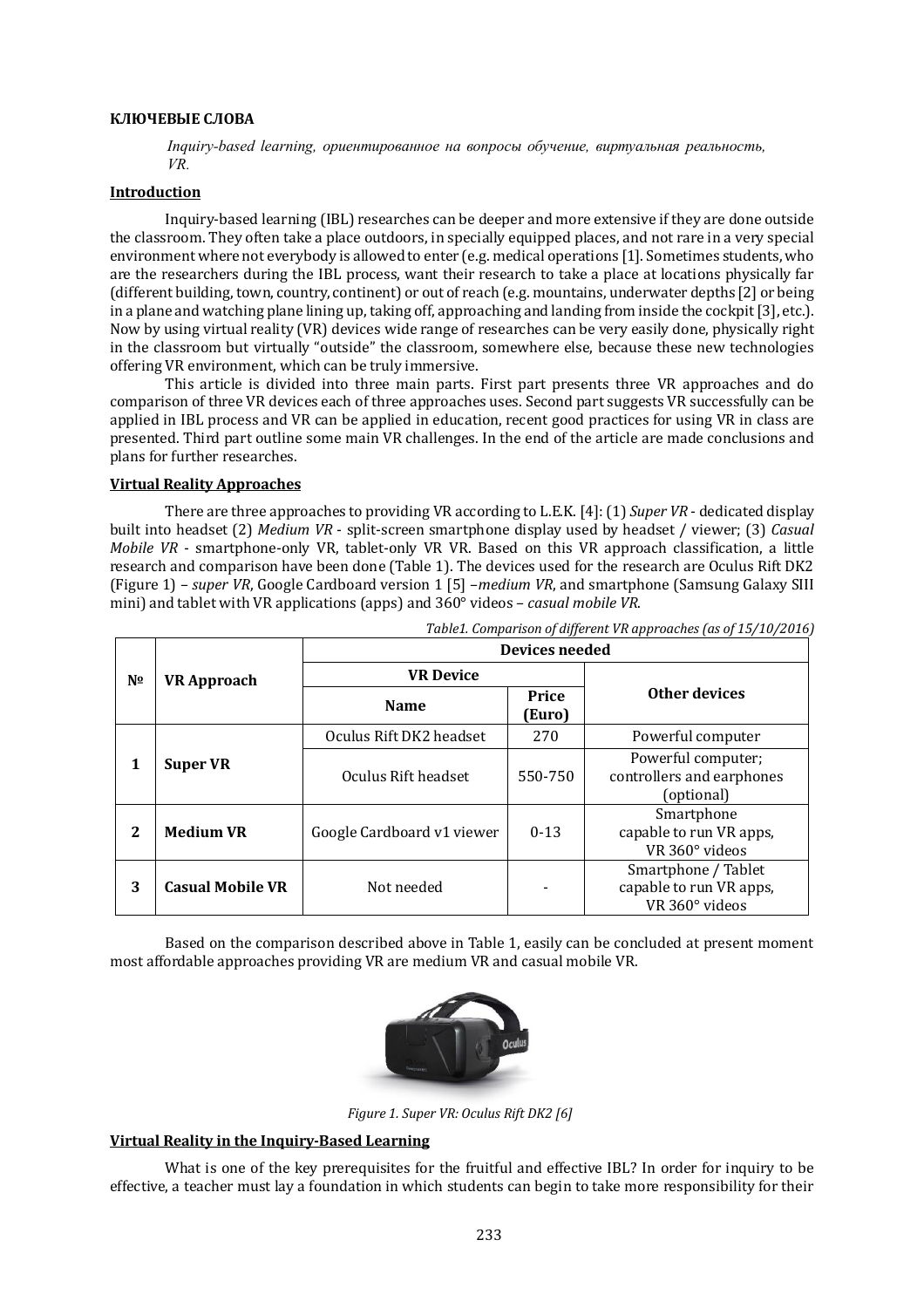own learning. He must create a rich physical environment in which children learn how to organize and manage materials [7]. And nowadays with the presence of VR technologies, he also can be able to provide students with rich virtual environment.

Grabbing and using these high-tech technologies in class can take students on the field trips "outside" the classroom, the IBL process may become more lively and attention-grabbing right in the classroom.

Integrating technologies to class could add to the learning experience, could add value to the activities. VR can be integrated with:

- Literature field trip to the writer's homeland;
- Biology field trip under the water:
- Physics field trip to the Space;

 Math - visit the Great Wall of China to calculate how long it would take to walk the length of the wall

- Foreign language to describe landscapes;
- Etc.

VR can be integrated with almost every subject in school or university. We tested Casual Mobile VR approach and Medium VR approach, respectively in subjects Biology and Interior Design, and how these approaches can be used in class. Below are the examples:

1. *Integration with Biology* - by using appropriate tablet (Figure 2) it is tested Casual mobile VR approach. What Happens Inside Your Body? - VR 360° video [8] was the 360° video played on the tablet. The video is part of animated educational series. Possible scientific questions that could be raised by the teacher are: What the respiratory system consist of? Which are the main organs?;



*Figure 2. Casual Mobile VR: Tablet running VR 360° video*

2. *Integration with Interior Design* class - by using smartphone with mobile operating system Android, Cardboard application installed (Figure 3) on it and set to work with the Google Cardboard v1, Planner 5D application (Figure 3) installed on the device (application for creation of home design and interior décor) was tested Medium VR.



*Figure 3. Medium VR: Google Cardboard App and Stereoscopic View*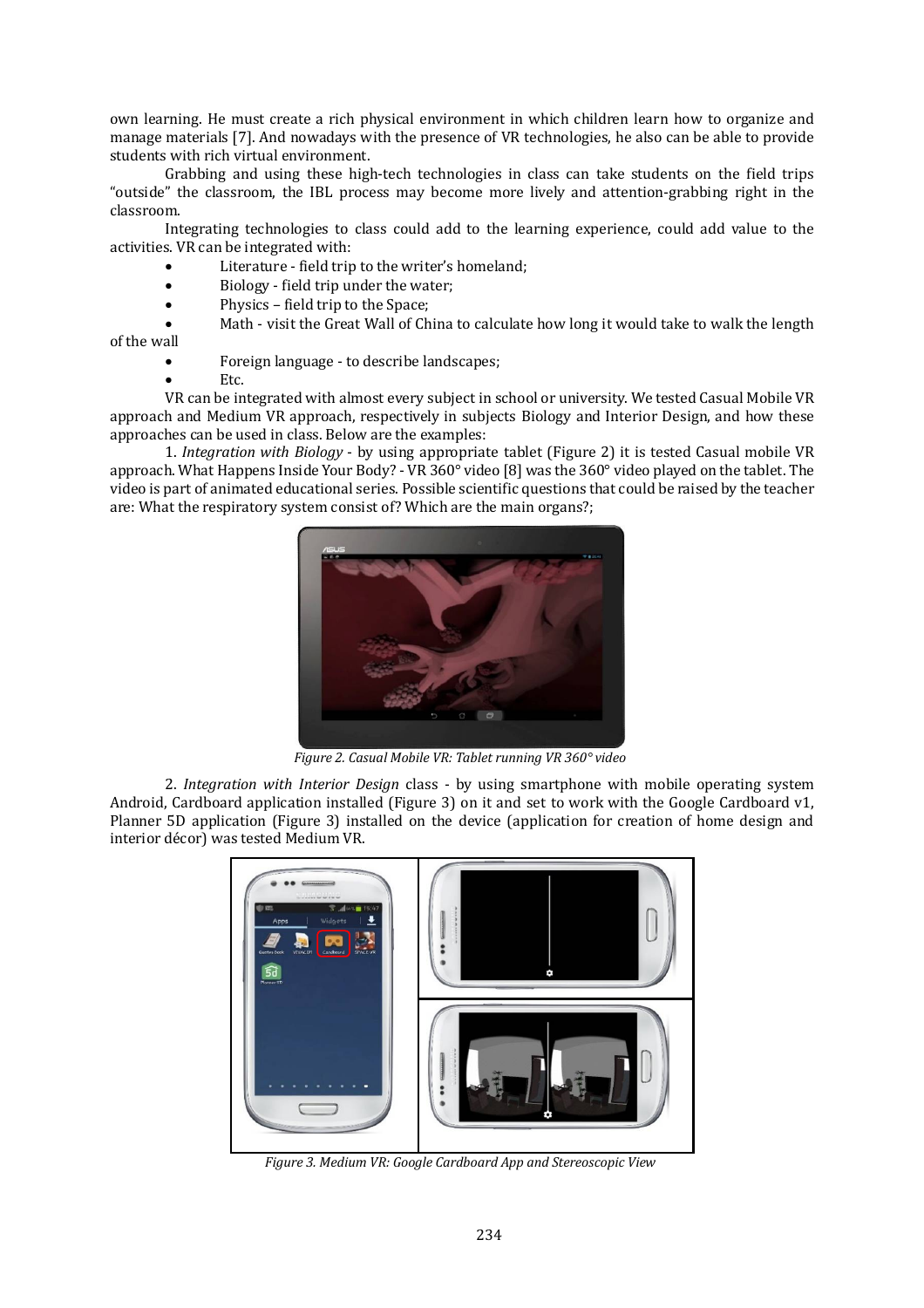With this application users are able to create home design and interior décor, make photorealistic HD 3D renders and visualizations on desktop and later to run them in VR environment with VR viewers Google Cardboard (Figure 3, 4).



*Figure 4. Medium VR: Google Cardboard and its usage in practice* 

*Google Expeditions*  is a very good example put into practice for VR application in IBL process because enable teachers to bring students on virtual field trips to places like museums, underwater, and outer space. Expeditions are collections of linked VR content and supporting materials that can be used alongside existing curriculum. These trips are collections of virtual reality panoramas  $-360^{\circ}$  panoramas and 3D images — annotated with details, points of interest, and questions that make them easy to integrate into curriculum already used in schools. Google is working with a number of partners to create custom educational content that spans the universe.

Expeditions are group experiences (Figure 5) with a guide leading (teacher) and the explorers (students) following along. Google recommend a tablet for the guide and phones with Cardboard, a virtual reality viewer (Figure 4), for the explorers [9].



**Figure 5. Google Expeditions in class [10]** 

# **Challenges with VR**

At this point, there are some difficulties and possible obstacles in using VR devices in the classrooms. They are based on the research with the three approaches for providing VR, and are listed below:

- need of a powerful device PC (for using Oculus Rift, for example [11]), smartphone/tablet whenever downloading and/or using big VR software;
- need of specific device (for example: specific smartphones needed to use Samsung Gear VR [12]);
- problems with the lenses when using VR headsets/goggles, bad quality of the images, mainly glass wearers could experience it (Oculus Rift and Google Cardboard);